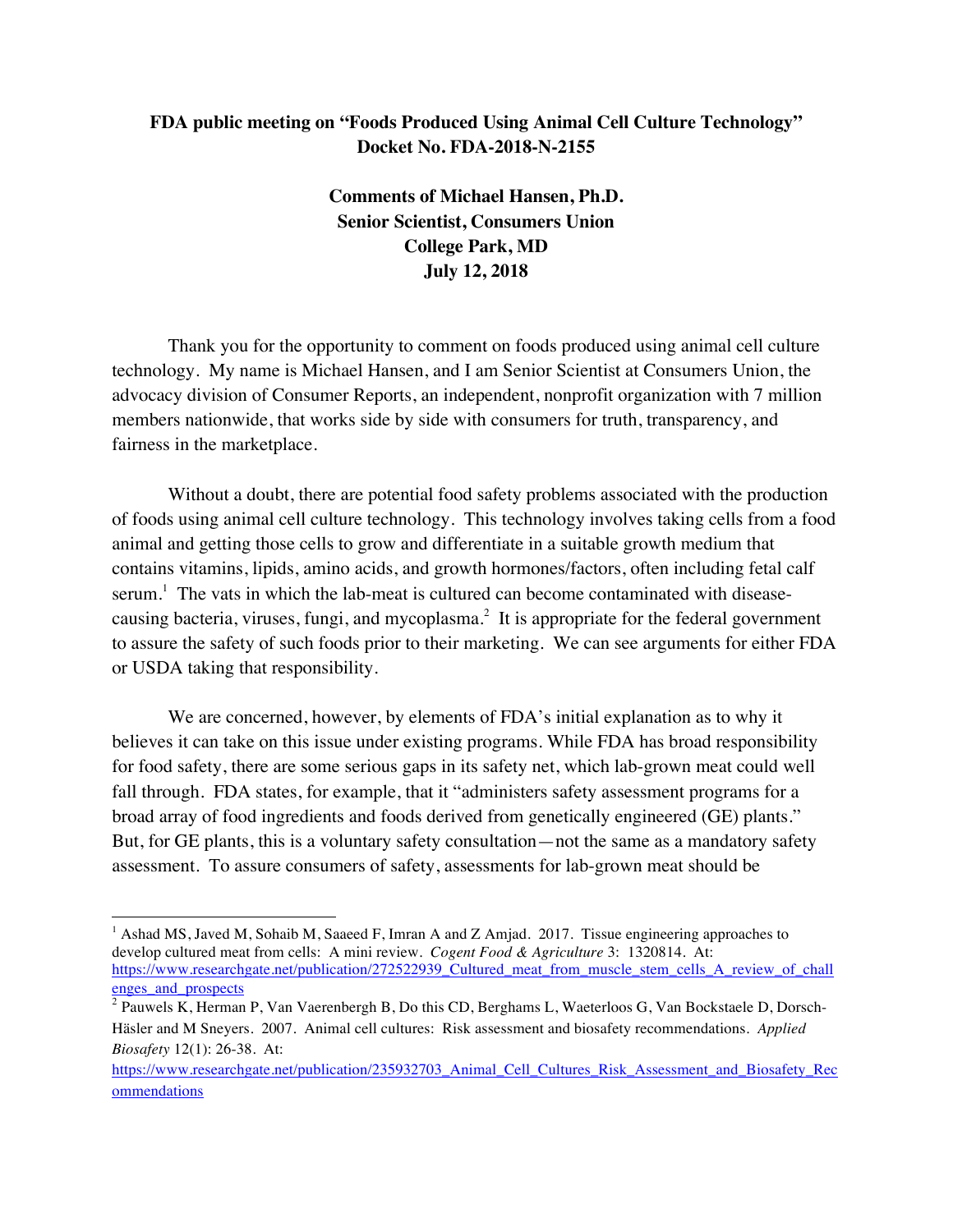mandatory. FDA also states that it "has issued guidance on how to assess the effects of significant manufacturing process changes on the safety of a food ingredient." But FDA guidances are also voluntary, not mandatory.

 FDA further states it "has a variety of pre- and post-market programs for evaluating the safety of substances used in the manufacture of foods, including, for example, food additive and color additive regulations." We are particularly concerned about the use of the food additive process for these food ingredients, since there is a huge loophole in the form of the generally recognized as safe (GRAS) notification process. FDA, in a Federal Register notice<sup>3</sup> issued in August 2016 made explicit, under the GRAS Notification process, that a company wishing to introduce a new substance into food can itself determine if it is safe. It need only assemble a small panel of scientists of its own choosing to review the substance's safety. The company need not even notify FDA of their review.<sup>4</sup>

Lab-meat industry representatives reportedly have already suggested they may take advantage of this loophole, including in an April 2, 2018 article in *Food Navigator.* This piece reported industry as saying that "Technically, as cultured meat is a whole food and not a food additive, no premarket approval would be required, although this would be product dependent." The article continued, "However, given the novelty of the process and the scrutiny pioneers will face, companies in the space are working closely with the FDA as they approach commercialization, and may put together GRAS determinations (which they can submit to the FDA in the hope of receiving a letter of no objection) *predicted one industry source*"<sup>5</sup> (*italics* added).

Finally, there is the issue of the name to give foods derived from cultured animal cells. It is important that the name informs the consumer that the food is different from conventional meat, and gives consumers some idea of how it was produced. Consumer Reports conducted a nationally representative phone survey last month of more than 1,000 people. The survey found that the vast majority of Americans think that food produced from cultured animal cells should be differentiated in some way on the label. Some 49% said it should be labeled as "meat, but accompanied by an explanation about how it is produced," while another 40% said it should be labeled as "something other than meat." Only 5% thought it should be labeled as "meat without

 $\overline{a}$ 

<sup>&</sup>lt;sup>3</sup> https://www.gpo.gov/fdsys/pkg/FR-2016-08-17/pdf/2016-19164.pdf

<sup>&</sup>lt;sup>4</sup> Government Accountability Office (GAO). 2010. FOOD SAFETY: FDA Should Strengthen its Oversight of Food Ingredients Determined to be Generally Recognized as Safe (GRAS). GAO-10-246. At: https://www.gao.gov/new.items/d10246.pdf; and Neltner T. and M. Maffini. 2013. Generally Recognized as Secret: Chemicals added to food in the United States. National Resources Defense Council. At: https://www.nrdc.org/sites/default/files/safety-loophole-for-chemicals-in-food-report.pdf

<sup>5</sup> Watson, E. 2018a. Rep. DeLauro to GAO: Do we need a new regulatory framework for cellular agriculture? *Food Navigator USA*, April 2, 2018. At: https://www.foodnavigator-usa.com/Article/2018/04/02/Rep.-DeLauro-to-GAO-Do-we-need-a-new-regulatory-framework-for-cellular-agriculture